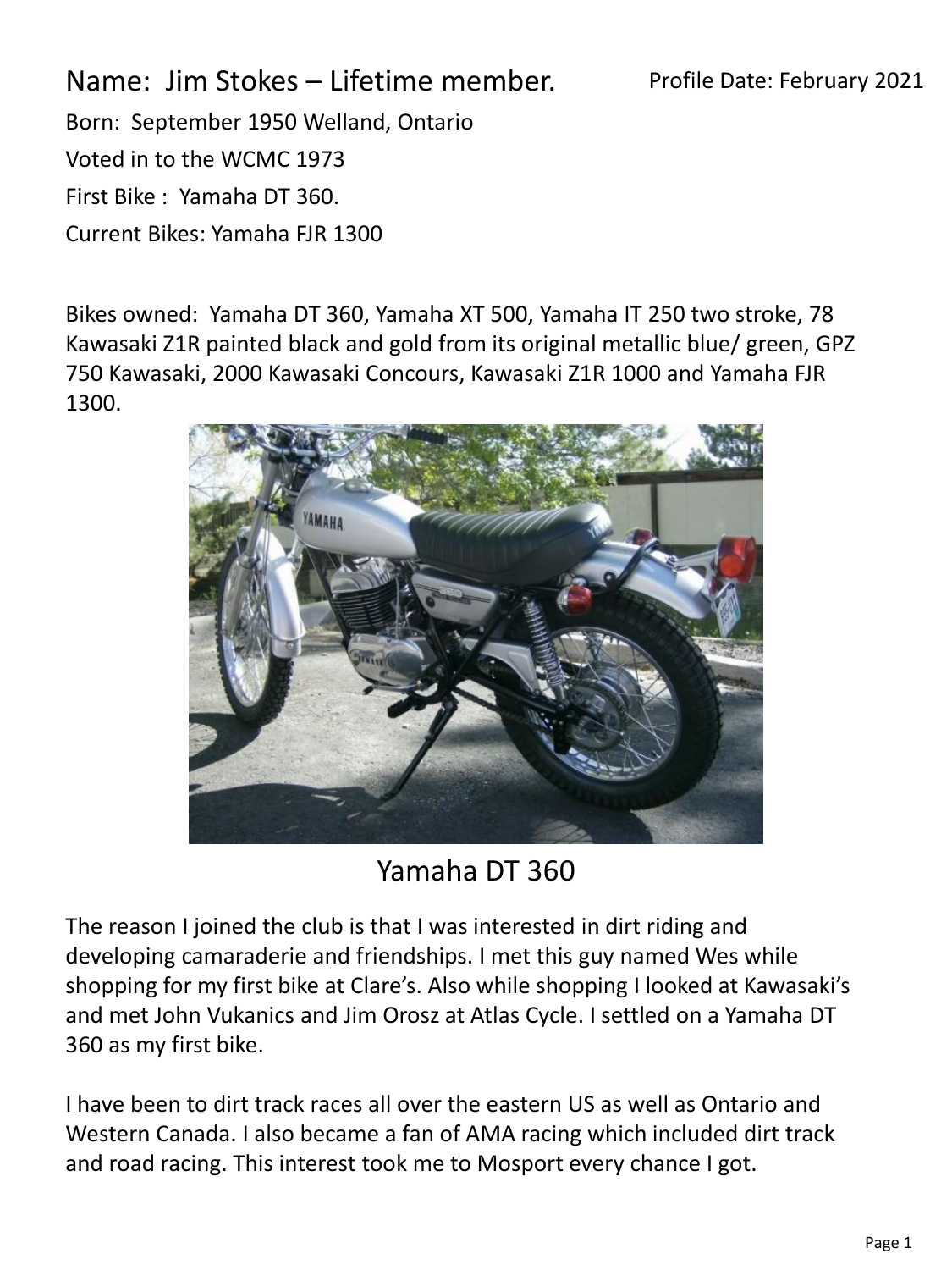I started watching F1 and Indy car races. In 1979, I also went to the Isle of Man for the TT races. It was the last year that Mike Hailwood raced motorcycles before that he started racing in Formula One following his first retirement from motorcycles. He then went back to Motorcycle racing. I've also been to Daytona Bike Week a couple of times.

My competition was limited to competing in the Enduros in the 1970's. I learned I wasn't fast enough and the experts used guys like me for traction! I started riding Enduros on my second bike a Yamaha XT 500. It was heavy and slow but I always had traction. I changed the exhaust to a light and louder one. I knew I would always be first in one category, the loudest! So loud that when we went on club rides, I had to ride at the back!



Yamaha XT 500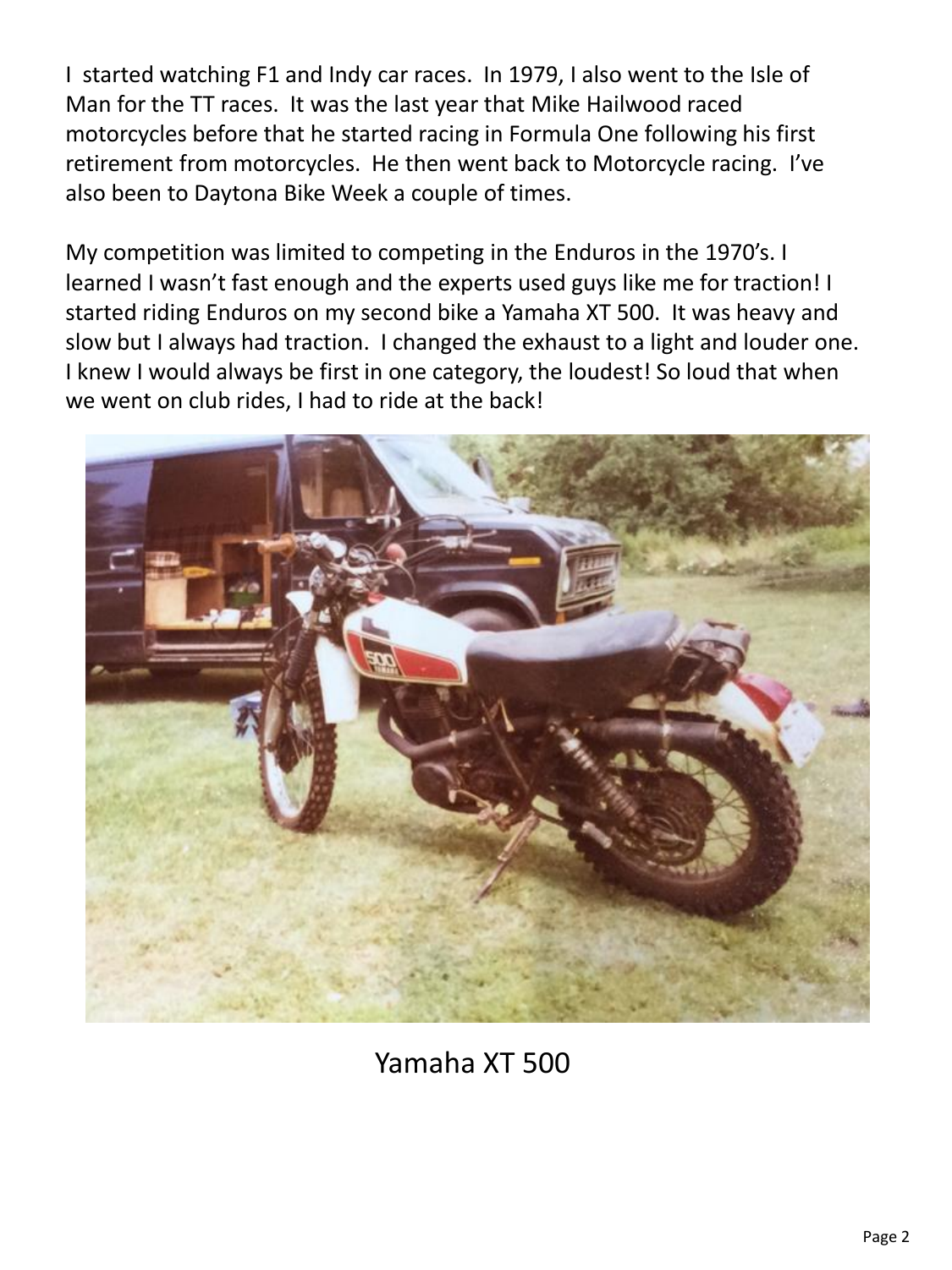I tried Enduros with a Yamaha IT 250 two stroke, great fun, light and fast, but I wasn't. During the Enduro years I rode with my friend Dale Winger, then a club member and future national #1 Enduro rider. We worked with Wes laying out the Massassauga Enduro and Wes's creation the CAN/USA (Canoosa) Enduro. It was a late fall Enduro and we worked on it with snow, cold and no daylight, but it was all fun!

Also during this time I travelled to various races to watch my friend and past club president Paul Steed race. He needed transportation to carry his Yamaha 500 two stroke dirt tracker to compete in Ontario half miles so I used my dads pick up truck, more fun times.

The club had leased the track to Wes and I worked various jobs from food booth, corner Marshall, gate attendant etc.



Massassauga Enduro Crests The Event was named after the Rattlesnakes that lived in the Marsh not the City hence the spelling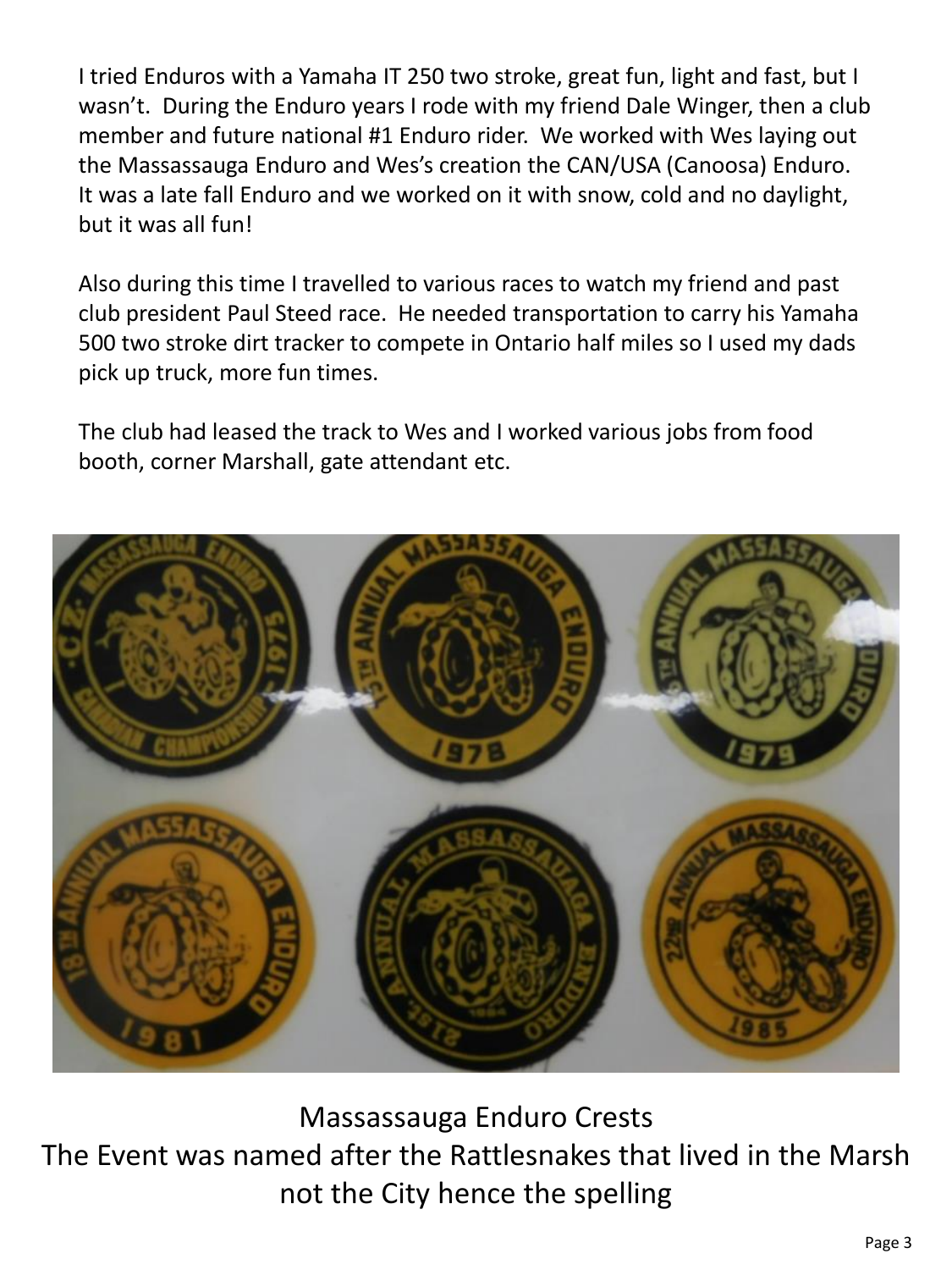Later I owned a Yamaha XT 500 and IT 250.

I settled down after the Enduros, got married and my next bike was one of my favourites, a 78 Kawasaki Z1R painted black and gold from its original metallic blue/ green. My first road bike.

This was also the time (1982) of the first fishing trip. It was the first time a lot of us had ridden any distance or had in some time. The first one riding in the very cold rain on Hwy 11 north. Most of us had no rain suit, we learned the hard way, but those trips were so much fun and good rides in the Huntsville area.

Later Moe Gagnon the organizer handed it over to me and I operated it in Huntsville area, then we moved to Pennsylvania in August for warmer weather. There were more bike roads in that area and it was popular there until we wore out our welcome at our motel. The largest attendance at a fishing trip (60 guys) was our last year in PA at a Dude Ranch. The next year Ray Fornier, Rene Landry and Al Fair saved the trip by moving it to Ohio. Rene took it over after that.

After not riding a lot I bought a GPZ 750 Kawasaki, then moved on to my favourite bike my 2000 Kawasaki Concours.

During the long winters with not much going on I took on operating a bus trip to the bike show (super show at International centre) at New Years. This included the trip to the show then the bus taking us downtown Toronto for the evening. We did this for a few years as well as once to the AMA Museum in Columbus, OH. Later we would go to the Rock land Roll hall of fame and the bike show in Cleveland, OH.





Kawasaki GP 750 Kawasaki Z1R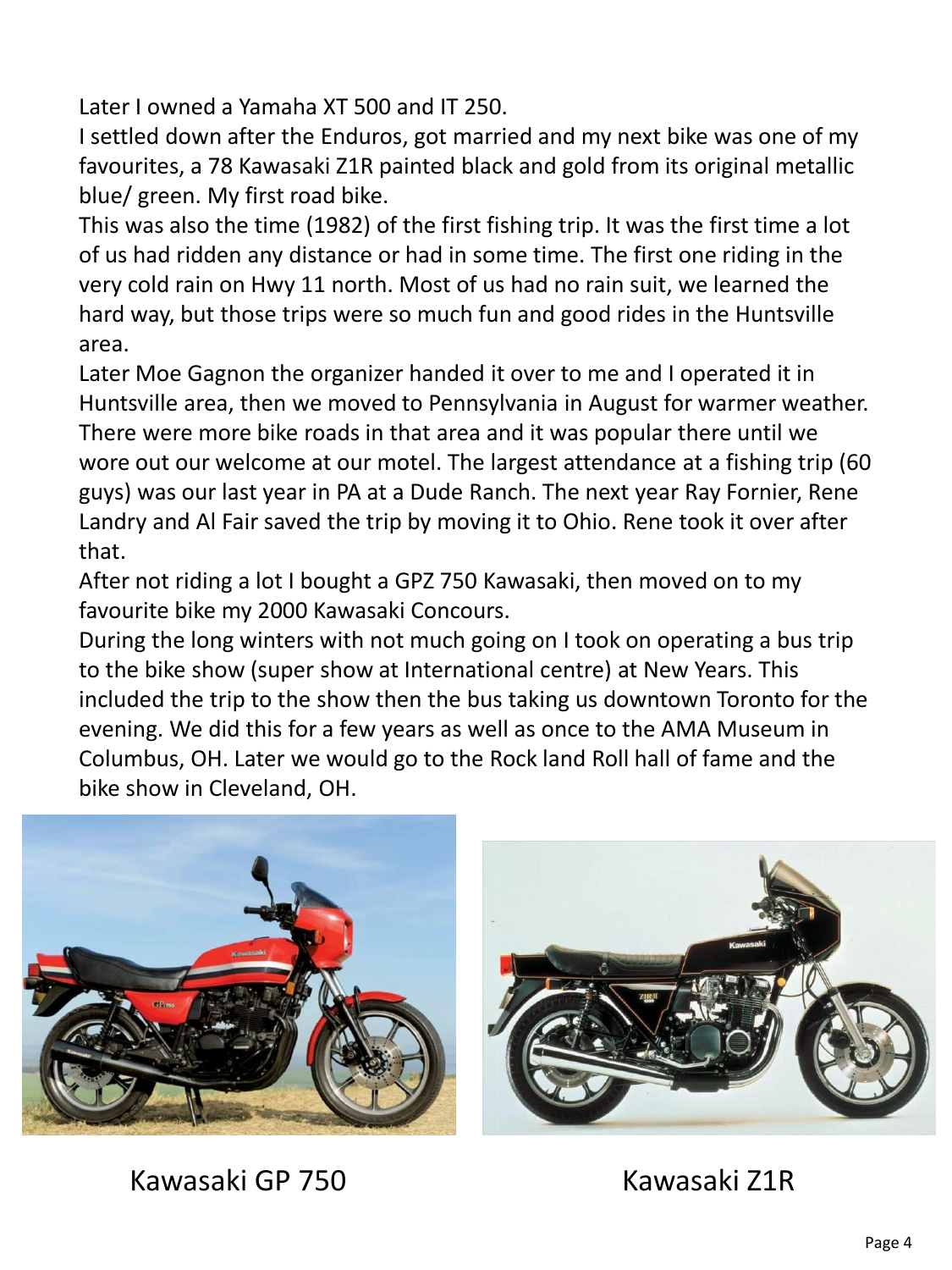In 2013 I started a small ride for club members and donated proceeds (\$550) to Movember.

From this grew the Moustache ride which has grown to a large affair raising \$30,000+ over the few years it has operated. Proceeds now go to Ride for Dad and attendance is normally 150 or more participants.

In 2009 I had a major accident (for me anyway) and totalled my Concours. I started riding again in 2014 on a Yamaha FIR 1300 as my current bike.

I've held several positions with the WCMC. I was Secretary, Vice President and a Board Member a few times.

I've headed up and organized several events over the years including:

Layout of the Massassauga Enduro.

Flagging at the races.

Working the entrance gate.

Organizing the Moustache Ride which has become very popular.

Collecting and Presenting funds for our Charity events.

Organized the Fishing Trip for a decade from 1985-95.

I also helped organized the 40<sup>th</sup>, 50th and 60th reunions.



Yamaha FJR 1300